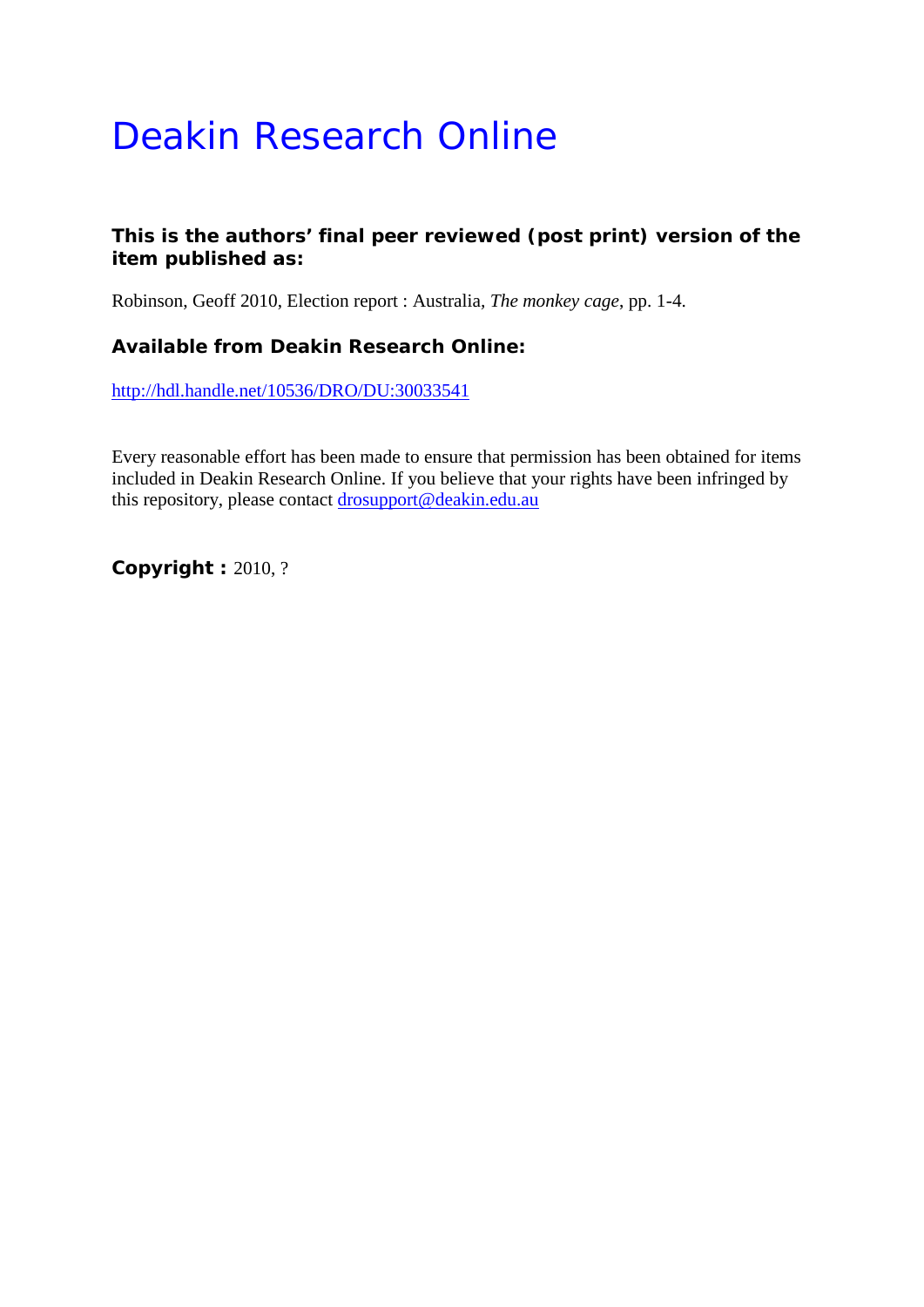## **Election Report: Australia**

[Geoffrey Robinson](http://www.deakin.edu.au/arts-ed/shhs/staff-directory2.php?username=geoffr) has very kindly written a post for us, telling everything you ever wanted to know about today's election, but were afraid to ask. Over to Geoffrey ....

Australia has a bicameral national legislature. The 150 members of the House of Representatives are elected from single-members constituencies by instant run-off voting, known in Australia as preferential voting. The Senate has almost equal powers to the House of Representatives and comprises 12 senators from each of the six states together with 2 senators from each territory. Six senators from each state and all of the territory senators are elected at each election. The states differ wildly in size but compared to almost any other federation levels of party support are remarkably uniform. Senators are elected by Single Transferable Vote. The result has been that in recent decades the membership has been more [representative](http://www.informaworld.com/smpp/content%7Edb=all%7Econtent=a713649270) of public opinion than the House of Representatives.

Voting is compulsory for enrolled voters although levels of enrolment among the citizen population [have declined](http://www.democraticaudit.anu.edu.au/papers/20070620brentjackmanaecroll.pdf) . During the election campaign unenrolled citizens won court decisions to [online enrolment](http://inside.org.au/voting-rights-round-two-to-getup/) and an [extension of time](http://inside.org.au/court-by-surprise-the-high-court-upholds-voting-rights/) for voters to enrol. Together with a [2007 case](http://www.austlii.edu.au/au/cases/cth/HCA/2007/43.html) on prisoners' voting rights these decisions may foreshadow a greater role for the courts in electoral administration.

The ALP remains a party based on trade union affiliation. Its individual membership has declined sharply in recent decades but was always low by international standards and it like other parties has become more dependent on business donations and public funding. The 1983-96 Labor government presided over major neo-liberal economic policy reforms and trade union membership has dramatically declined in recent decades, however trade union officials remain prominent in the party and well represented among Labor MPs. The last thirty years have been the period of Labor's greatest political success. As [Don Aitkin](http://www.librarything.com/work/275691/1539276) predicted in 1982 the decline of religion, an increasingly culturally diverse population and the increased entry of women into the workforce have all favoured Labor.

Since the 1920s the conservative side of the Australian political spectrum has been occupied by an almost continuous coalition of the Liberal Party and its predecessors together with the agrarian National (formerly Country) Party. The decline in the rural population has seen a steady decline in the National Party but its social conservatism and Greenhouse 'scepticism' has been [influential within the Coalition.](http://www.aph.org.au/blog/?p=39) In recent years the Liberal Party has tacked to the right, particularly under the leadership of John Howard Prime Minister 1996-2007, the first Liberal leader to avow himself a conservative.

The two major Coalition victories of 1996 and 2004 saw the conservatives make notable gains among manual workers and non-Anglo migrants who had traditionally supported Labor. If Americans asked What's the Matter with Kansas? Australian observers asked what's the matter with Lindsay? Here the reference was to a traditionally Labor Sydney electorate held by the Liberals 1996-2007. Few remembered that "David Kemp": http://www.librarything.com/work/275680/1522931 , Harvard PhD graduate, Monash University political scientist and Howard government minister had been the first to argue, as long ago as 1978, that Australian politics would increasingly be dominated not by class issues but by a conflict between a conservative majority and a liberal knowledge elite. An unacknowledged version of Kemp's thesis came however to dominate much qualitative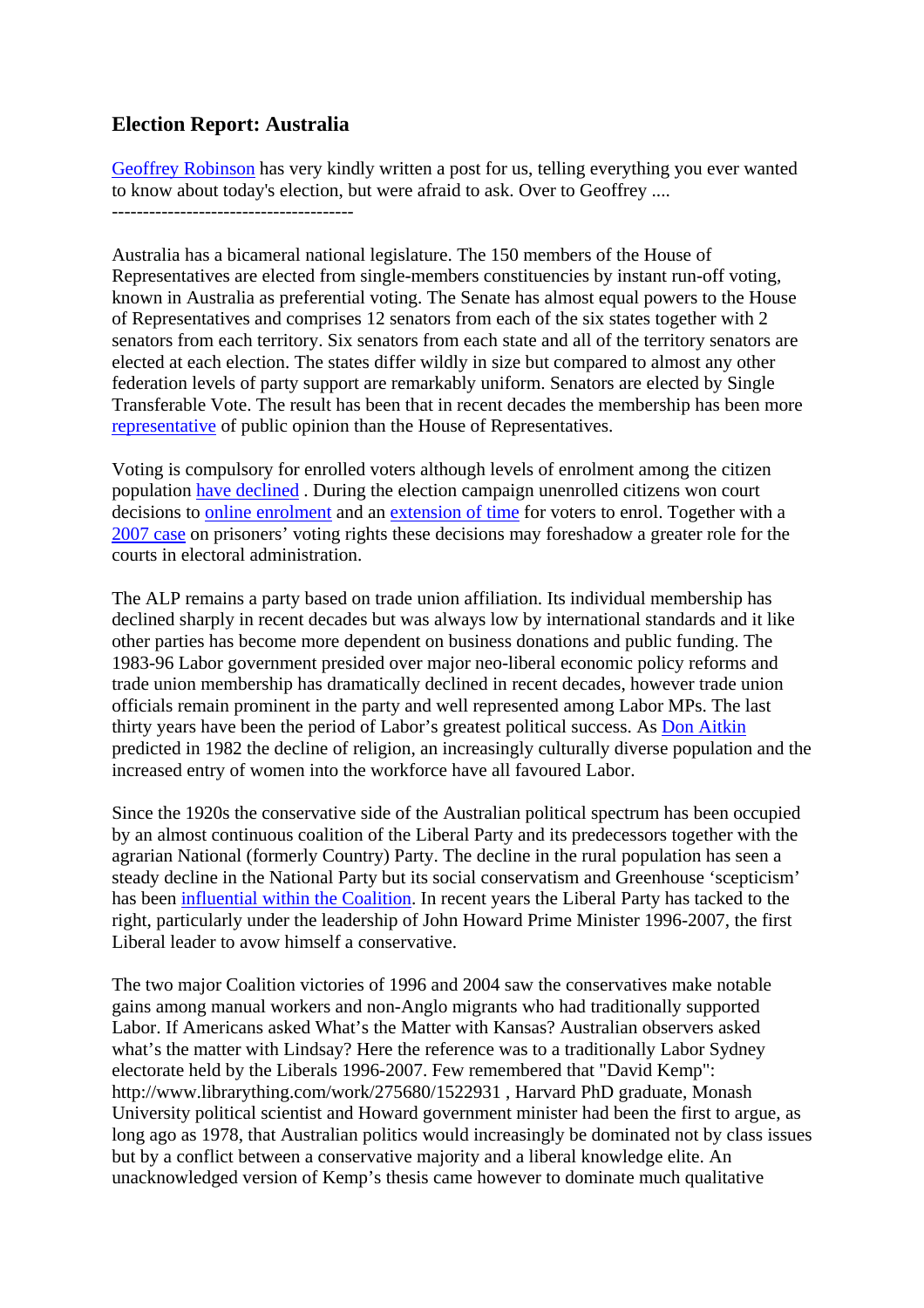commentary from both left and right on the Howard government. Observers identified John Howard's routine patriotic homilies on national identity as [weapons of a master cultural](http://www.informaworld.com/smpp/content%7Edb=all%7Econtent=a713649507)  [warrior](http://www.informaworld.com/smpp/content%7Edb=all%7Econtent=a713649507) . This interpretation of John Howard's success reached fever pitch after the 2001 election. The Coalition government's draconian policies against the modest trickle of asylumseekers and its stringent anti-terrorism legislation were strongly supported by voters and received the reluctant acquiescence of the Labor opposition. More quantitatively inclined observers were doubtful about Howard's unique appeal but they did [identify a pattern](http://www.sisr.net/apo/watson_bluecollar.pdf) of increased Coalition support among some groups that had traditionally supported Labor. The cultural interpretation of Coalition successes had some influence on Labor whose leaders during their eleven years in opposition downplayed the social liberalism of the 1983-96 Labor government in favour of a focus on 'bread and butter' issues. The return of the Howard government with an increased majority in 2004 and control of the Senate for the first time since 1980 inspired many to identify a new conservative hegemony but the political wheel turned quickly. Labour market reforms proved deeply unpopular, as did the government's refusal to ratify the Kyoto protocol. In December 2006 former diplomat Kevin Rudd took over the Labor leadership, Labor rapidly established a clear poll lead over the Howard government and cruised to victory at the November 2007 election.

Labor's electoral monopoly of the political left has been challenged by the rise of the Greens who brought together local environmental campaigners and leftists disenchanted with the centrism of the 1983-96 Labor governments. The Greens major electoral breakthrough came in 2001 when they attracted significant support from former Labor voters disenchanted with their party's acquiescence in the draconian policies of the Howard government against asylum-seekers.

Another significant development has been growing support for independent candidates, particularly in rural areas from voters disenchanted with the increasing dependence of the National Party on the Liberals. Three formerly safe National party electorates are represented by independents all of whom were once members of the National Party.

Labor's October 2007 victory sparked euphoria comparable to that of Barack Obama on the political left. But like the Democrats Labor found it difficult to deliver on popular expectations. The new government faced a Senate where the Coalition numbers were inflated by those Senators elected in 2004. The Coalition together with the one Senator from the Christian conservative family First party comprised half the membership of the Senate and was able to block any government legislation.

The Labor government believed that the electoral repudiation of Howard's conservatism in 2007 would encourage a chastened opposition to tack the centre. For a time this seemed the case the opposition accepted the reversal of the Howard government's unpopular labour market reforms and backed early stages of the government economic stimulus action to respond to the Global Financial crisis. However Prime Minister Rudd would eventually be brought undo by a confluence of four issues.

The government had won election on a pledge to ratify the Kyoto protocol and to introduce an Emissions Trading Scheme to reduce carbon pollution. The government hoped to win the support of the Coalition for its plans. The question divided the Coalition, in particular the Liberals between moderates such as then party leader Malcolm Turnbull and conservatives who cleaved to right-wing 'scepticism' on the issue of climate change. Eventually in October 2009 Turnbull was overthrown and replaced as Liberal leader by Tony Abbott. Under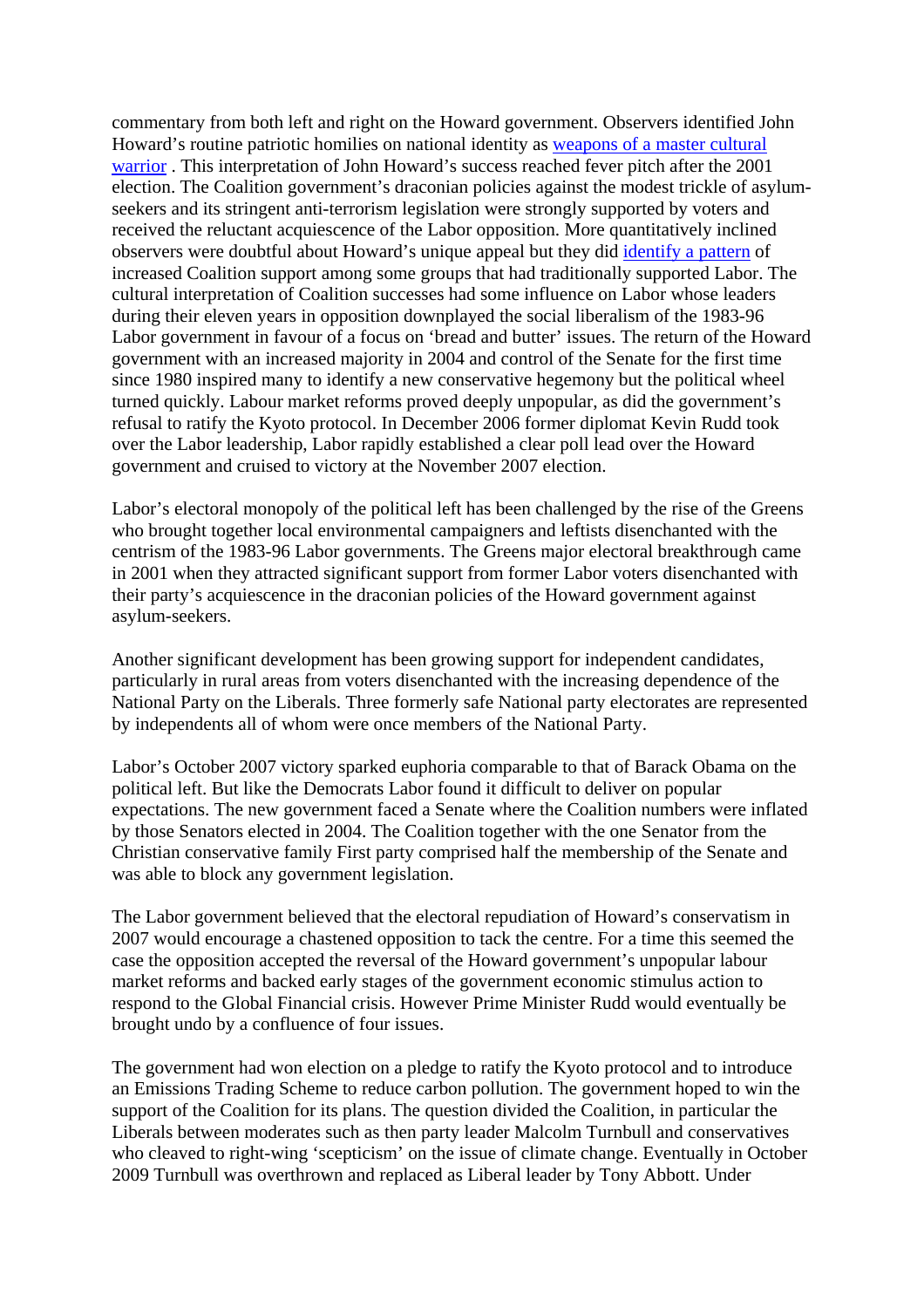Abbott's leadership the Coalition rallied against the ETS and defeated it in parliament. The government considered an early election on the issue but in April 2010 announced that it would delay any further action until at least 2013. The back down generated a storm of media criticism but government strategist believed that voter support for action on greenhouse emissions was shallow and would quickly wither in the face of an opposition campaign against the ETS as a 'big new tax'.

Support for the government was also undercut by controversies around the administration of its economic stimulus program. Here perhaps the government was a victim of success, the program was widely credited by economists for contributing to Australia's strong economic performance during the Global Financial Crisis. However an acrimonious controversy developed over two aspects of the stimulus: programs for the construction of new school buildings and to subsidize home insulation installation. Critics pointed to cost overruns and deaths that resulted from an influx of unqualified installers into the home installation business. As the immediate fear of economic collapse passed the Coalition made steady ground on the theme of waste and mismanagement.

Many in the media blamed Labor's declining support on its refusal to stand by the ETS but controversies about immigration were also significant. A marked increase in the number of asylum-seekers who arrived by boat was blamed by the opposition on the government. The opposition claimed that Labor's modest softening of the Howard's government's 'border protection' policies had merely encouraged asylum-seekers. Fuel was added to the fire by the Prime Ministers enthuasiastic support vision of an Australian population of 36 million by 2050. Some observers doubted that immigration would be a significant issue for voters once an election was called but the government did not, during 2010 it scrambled to tighten policy on asylum-seekers.

In May 2010 the government received a major report on taxation reform undertaken by the head of the Treasury Department. The government announced its intention to legislate for a new Resource Super Profits Tax as proposed in the report. The new tax generated a storm of opposition. It was widely blamed for falling voter support for Labor in the resource-rich states of Queensland and Western Australia. The tax saga illustrated the theses of Charles Lindblom on business power and Richard Bensel on economic sectionalism.

The result was a political perfect storm. Labor support in opinion fells steadily during 2010. Panicked Labor MPs rallied behind deputy PM and Education Minister Julia Gillard as an alternative to Rudd. Once cast as a political genius who had lead Labor from the wilderness Kevin Rudd, rather like Barack Obama today, was now judged by many to have feet of clay.

The election campaign has pitted against each other two leaders who share a common pragmatism despite their different background. Julia Gillard's status as an childless unmarried atheist briefly inspired enthusiasm from left-leaning voters but she has demonstrated a Clintonite enthusiasm for triangulation and framing, she felt the pain of voters fearful of asylum-seekers and pledged not to legislate on a carbon tax or revived Emissions trading Scheme without a public consensus. The Resource Super Profits Tax was withdrawn and replaced by a much more modest proposal than won the acquiescence of the larger mining companies. The government announced that it favoured the establishment of an offshore processing center for asylum-seekers rather than that they be permitted to land in Australia. Gillard nominated Thomas Friedman as one of her [favourite authors.](http://people.anu.edu.au/andrew.leigh/pdf/PowerReaders_tables.pdf)